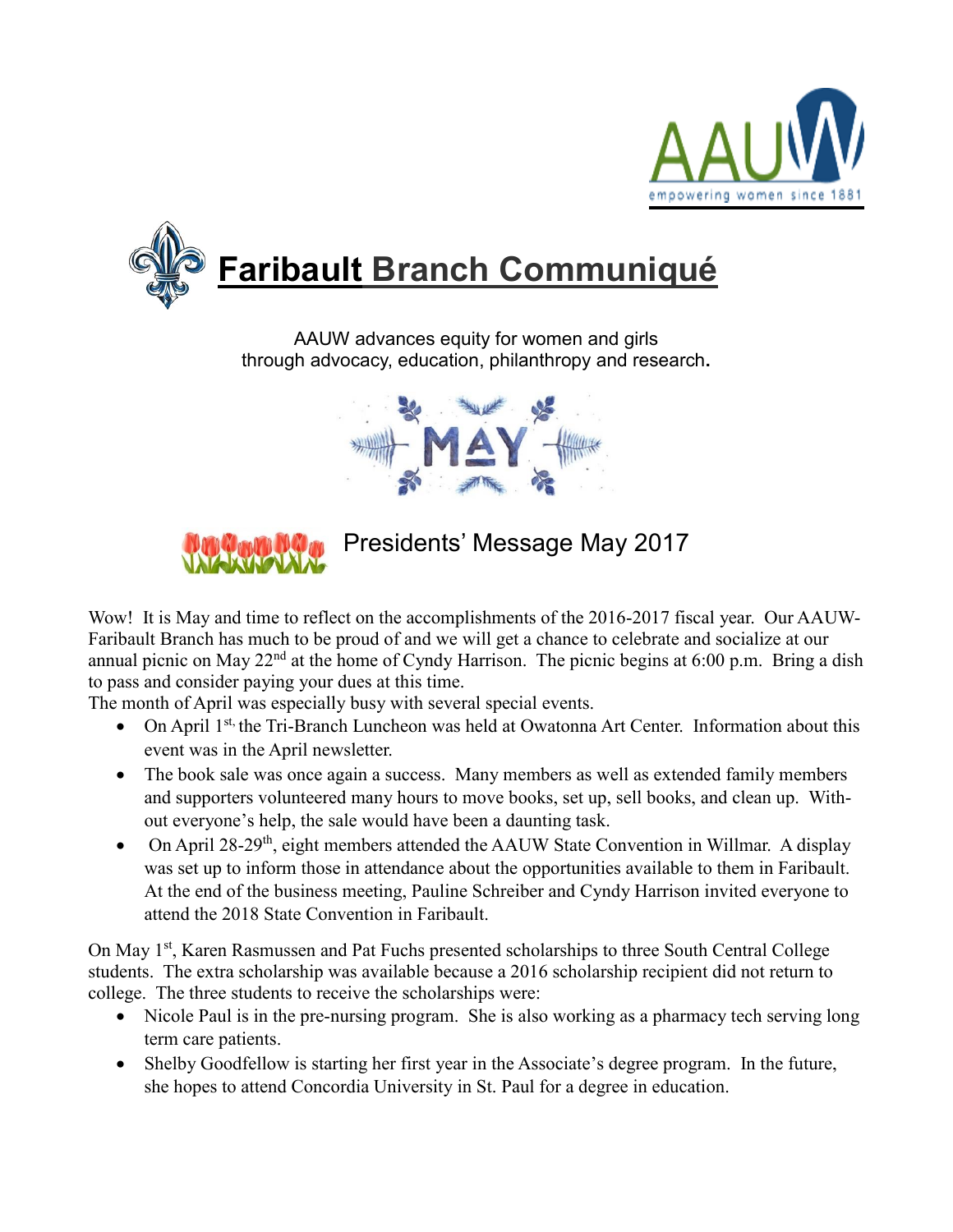• Kaelen Kurtzweil is starting her first year in the Associate's degree program with an emphasis in business. She already has a welding certificate. She is the daughter of Deb Petersen, who was one of our featured speakers this past year.

Sixteen applications were received for the two \$1000 scholarship offered by the Faribault AAUW Branch. Six members met at South Central College on May 8<sup>th</sup> to review the applications and select two recipients. The names of these two recipients will be announced at the picnic. Just a reminder that all AAUW members are eligible to vote for national AAUW Board of Directors, proposed Public Policy changes, amendments to AAUW By-laws, and resolutions. One amendment change that might be of interest to you is one that removes the degree requirement and adds an advocate category to membership. Information about the candidates and change suggestions is found in the Outlook Magazine, Spring 2017. Your Member ID number and Voter Pin number are found on the back cover of your magazine next to your name. June  $15<sup>th</sup>$  at 9:00 p.m. ET is the voting deadline. At this time, the following members have volunteered to serve as our slate of officers for 2017-2018:

- Cyndy Harrison and Colleen Rolling as co-presidents
- Julie Olson as treasurer
- Mary Lillquist and Pat Fuchs as co-vice presidents of programs
- Karen Rasmussen and Kathy Larson as co-vice presidents of membership
- Pat Rice as vice president of AAUW funds  $(2<sup>nd</sup>$  year of two year term)
- Rene' Perrance as vice president of diversity  $(2<sup>nd</sup>$  year of two year term)
- Pauline Schreiber as vice president of public policy ( $2<sup>nd</sup>$  year of two year term)
- There is no secretary at this time.

Nominations can be made from the floor provided written consent has been obtained from the nominee. The election of officers will be held at our May  $22<sup>nd</sup>$  meeting.

Hope to see you all the picnic. It was a pleasure serving as your co-presidents.

### **Membership News**

- Our condolences to **Kirsten Grunnet** and **Maren Grunnet** whose mother-in-law and grandmother, **Gail Grunnet**, passed away on April 22, 2017 at Little Hospice in Edina, Minnesota. Gail was also a close friend of **Karen Rasmussen**.
- A special thank you to all the members and others who helped with the book sale. Spouses, children, grandchildren and relatives were very supportive: **Dan Rasmussen**, **Jerry Anderson**, **Tom Hartman, Duff Hartman**, **Bob Nesvold**, **John Hagen**, **Cynthia Wagner, Nathan Rolling**, **Jacob Rolling**, and **Maddi Carter**. Also, thanks to two Faribault High School students: **Hannia Bidal**, and **Anahi Rubalcava** as well as people who just stopped in to help: **Brian Deney**, **Jill Fagerlund**, **Becky Sammon**, and **Sayaka Chou**. These are the people we know about. If you know of anyone else, please tell us about them.
- Congratulations to **Maren Grunnet** who is graduating from South Central College with her Associate's Degree on May 11<sup>th</sup> and from Faribault High School with her High School Diploma on June 11<sup>th</sup>. She will be attending Hamline University in St. Paul this fall.

### **Calendar of Events Monday, May 22, 2017 at 6:00 p.m.**

- $\bullet$  Picnic –bring a dish to pass
- Home of Cyndy Harrison (23825 Echo Avenue Faribault, MN)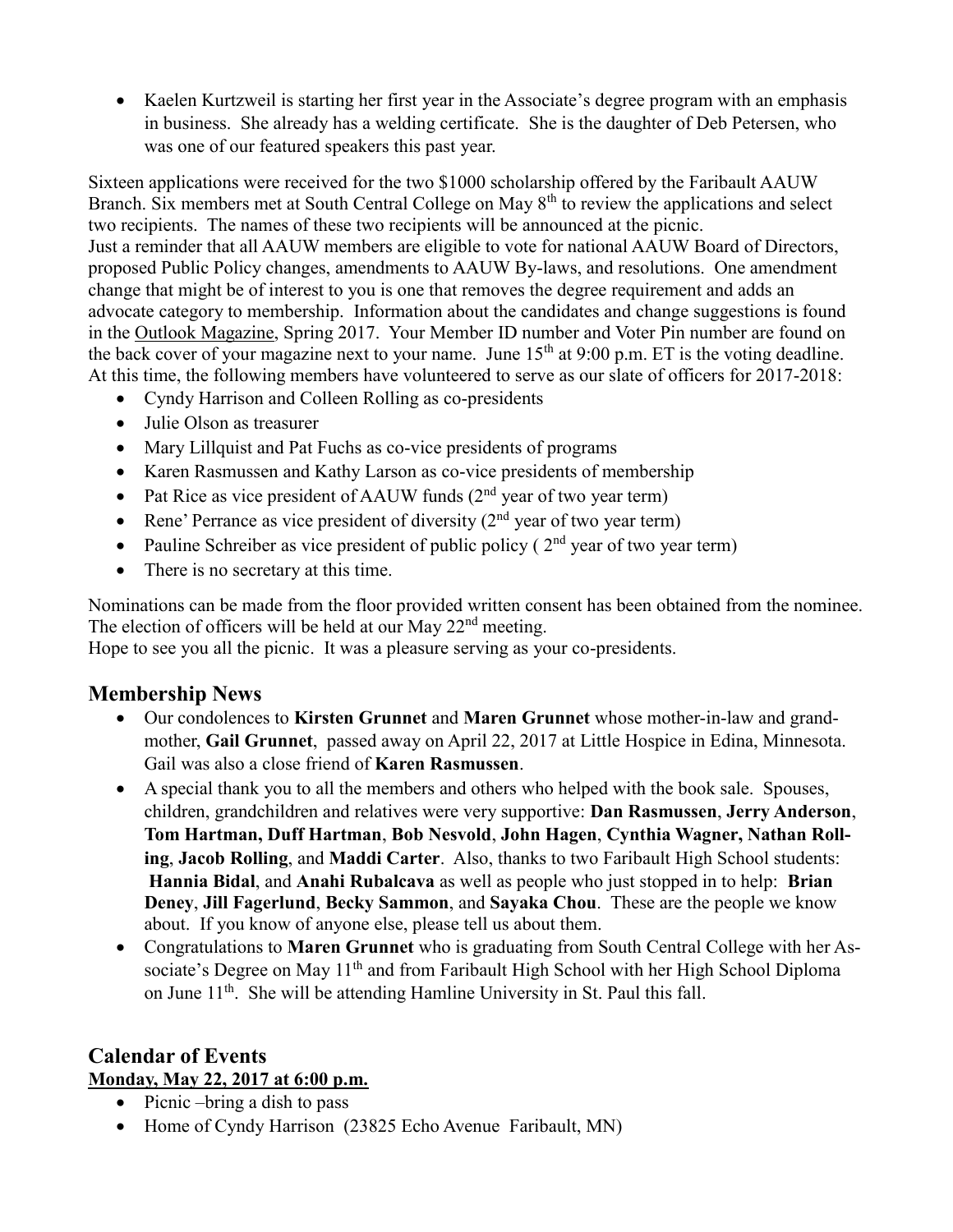Directions to Cyndy' home from Faribault Highway 60 W to Echo Avenue Turn left on Echo Avenue and travel about .81 miles It is the last house on the left.

#### **Tuesday, May 16, 2017 at 6:30 p.m.**

- Book Club
- Barb Dubbel's home

*Submitted by Pat Fuchs and Cyndy Harrison, co-presidents*

\*\*\*\*\*\*\*\*\*\*\*\*

# **2018 State AAUW Convention In Faribault!**

Pauline Schreiber and Cyndy Harrison, co-chairs of the steering committee for the 2018 State AAUW Convention, extended an invitation to attendees at the Willmar Convention on April 28 and 29, and to members in the state to come to Faribault in 2018 on April 27 and 28, for the next state AAUW Convention. Their welcome to Faribault in 2018 was well received.

Now, Pauline and Cyndy need all branch members to come together and do the planning and leg work so we can provide a top-notch convention next year in Faribault - one those who come will remember fondly.

At the spring picnic a "Rally for the State Convention in Faribault in 2018" will be held to get all members revved up about staging the convention. Pauline and Cyndy have come up with six sub-committees that will need a chair or co-chairs for them, and members to sign up to help the committees. Part of the rally will be asking members to sign up for a committee.

The facilities are already reserved. Here is a review:

**Friday, April 27**, 2018, a Welcoming Event from 1 to 4 p.m. at the Rice County Historical Society with tours of the museum (with hopefully special women's exhibit) offered and a tour of the Faribault Woolen Mills.

**Friday, April 27**, 2018, Banquet at the Inn at Shattuck - 5:30 to 6:30 p.m. social hour; 6:30 p.m. Banquet.

**Saturday, April 28**, 2018, Convention business meeting, workshops and luncheon at South Central College. *Submitted by Pauline Schreiber*

\*\*\*\*\*\*\*\*\*\*\*

A reminder from Karen Rassmussen:

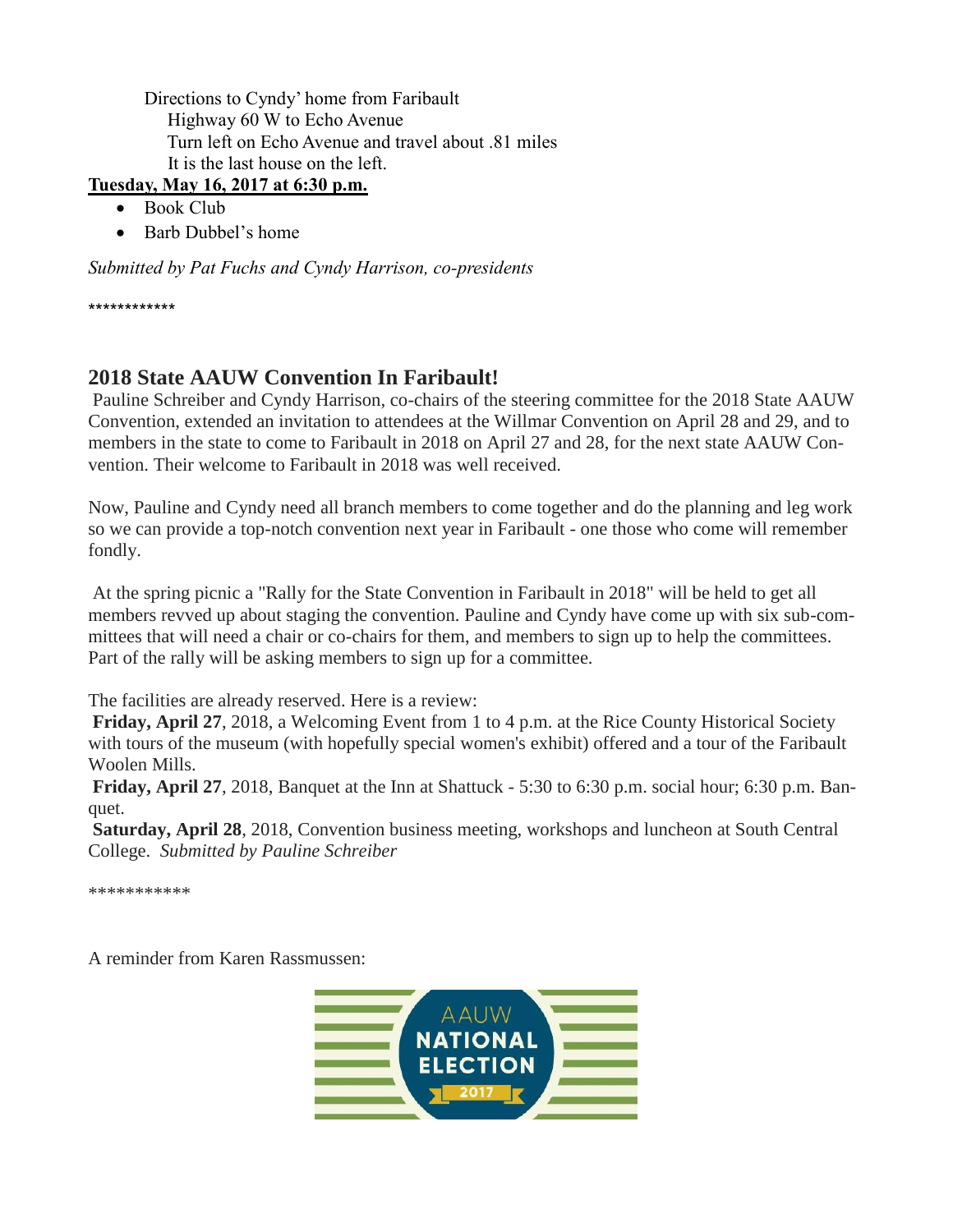All AAUW members in good standing are eligible to vote in the [2017 AAUW election.](http://listsrv.aauw.org/t/118650/11275113/2090/68/) Have you joined your fellow members this year in exercising this vital right? You may vote via the link sent to you by email or by use of your Outlook.

**Announcement from Pat Rice:** If you look at the Spring AAUW Outlook, Marching into Action, you can find Joan Koonmen in the front row, third from the left.



Please bring your checkbooks to our annual picnic and pay your dues: \$68 for renewing members, \$43.50 for new members, \$19 for students and Give-a-Grad-a-Gift (to be branch and state members also). A special surprise is planned for you who pay!

 Two members who have paid their dues will be entered in a drawing for FREE National membership (\$49 value).

*Even if you haven't been an active member, PLEASE renew your membership to support our mission. Dues payment should be paid to our treasurer, Julie Olson, no later than June 15th. This is also the final day of voting in the National election to vote whether to keep the membership requirement of a minimum of a 2-year degree or drop it. Please vote!* 

The last set in the series of the 79 examples of how women are still treated unequally are printed below. If you have doubted that your membership is valuable, these 79 examples should give ample proof that there is still a lot of work to be done for our daughters, granddaughters, nieces and our country!

70. Although black, Hispanic, American Indian and Alaska Native women together made up 18 percent of the population ages 20-24 in 2013, they were awarded just 6% of computing and 3% of engineering bachelor's degrees conferred that year.

71. Black and Hispanic women each make up just 1% of the engineering workforce.

- 72. In 2014, Google said that only 17% of their technical workforce is made up of women.
- 73. In 2014, Apple's technical workforce was 20% women.
- 74. Facebook's technical workforce is 15% women.

75. Twitter's technical workforce is 10% women.

## 76**. Title IX affects educational gender equity beyond sports. The law also applies to access to STEM fields and others, protection from sexual harassment and assault, rights for pregnant and parenting students, and more.**

77. Within six years of enrolling in community college, almost half of students have not completed a degree, received a certificate or transferred. In other words, they drop out.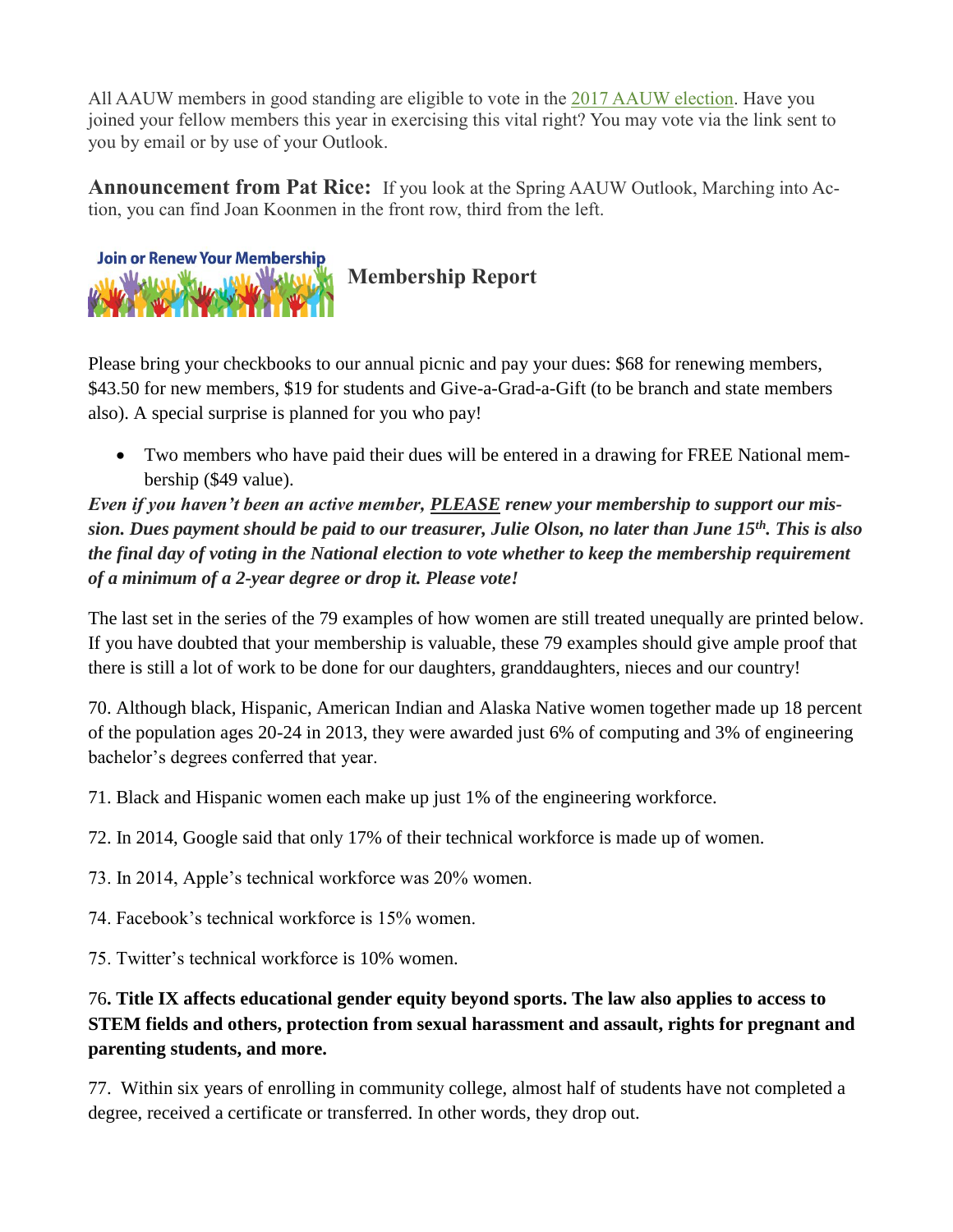78. In 2010, about 49 percent of community colleges provided on-campus child care, compared to 57% of four-year public schools, and just 9% of four-year private schools.

79. AAUW's first research report in 1885 debunked the then-common idea that education was bad for women's health.

#### *Sometimes people aren't members because they have never been asked.*

#### *Be brave, ask someone to join us!*

*Submitted by Membership co-vice presidents: Kathy Larson and Karen Rasmussen*

\*\*\*\*\*\*\*\*\*\*\*\*



## **Treasurer's Report**

Here are our April 30 bank totals: checking, \$492.36, and savings \$7880.17. Nice! The up-to-the-minute book sale gross sales were \$5,581.79. I think that's it, unless someone is hiding a few receipts somewhere. This represents an all-time high. Congratulations, and THANKS to the many people who spent

hours and hours making this a success. I expect our expenses to be around \$800, up a bit from last year, leaving us around \$4800 net.

And another success. We have three new members to date: Jeanne Brown-Kreusel, Ardo Ibrahim, and Cheryl Freund. Welcome to these new members!! If you need info on them, please give me a call. *Submitted by Julie Olson*

\*\*\*\*\*\*\*\*\*\*\*\*



## **Book Club News**

The AAUW Book Club met during National Poetry Month to share some classic, humorous, and nostalgic poems which were among the many recited. From Chaucer to Shel Silverstein, we once again had an enjoyable time which included stories of how poetry could be introduced to children or given as meaningful gifts.



Our May selection is *The Devil in the White City* by Erik Larson. We'll meet at Barb's on Tuesday, May 16. *Submitted by Barb Dubbels*

\*\*\*\*\*\*\*\*\*\*\*\*